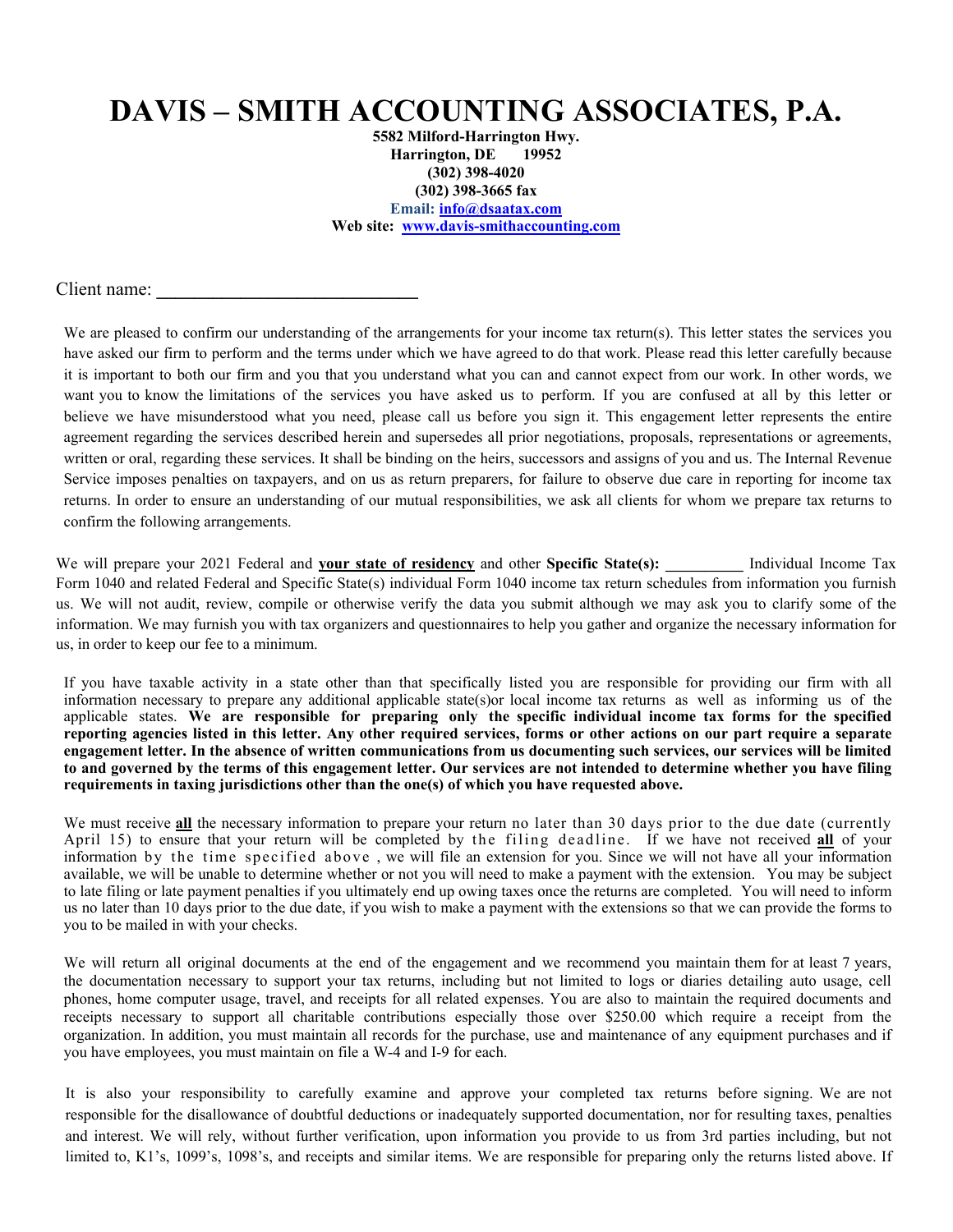you discover incorrect information on the original return, we will be glad to prepare an amended return. If the change is a result of an error on our part, there will be no charge for the preparation of the amended return and we will be responsible for only the interest and penalties you incur, any additional tax remains your responsibility. Changes due to your omissions or errors in the documents you provided will result in a preparation fee being charged for the amended returns, and you will be responsible for any related tax, interest and penalties. It is our firm's policy to retain copies of your tax returns for seven years, after which they will be destroyed.

For tax years beginning in 2000, the IRS has provided that an individual taxpayer and his or her spouse, if applicable, may authorize the IRS to discuss the taxpayer's tax return with the CPA who signed the taxpayer's return as the return preparer. The authorization is granted by checking the "yes" box in the signature area of the tax return. By checking the "yes" box, you are granting the IRS permission to contact our firm with questions that may arise during the processing of your return. You would also be granting our firm the permission to (1) provide the IRS with any information that may be missing from your return, (2) call the IRS to inquire on the processing of your return or on the status of your refund, and (3) respond to any IRS notices that you have provided to our firm relating to mathematical errors, offsets, and return preparation. Once elected, the authorization cannot be revoked. The authorization is valid for one year after the due date for filing the tax return. Since our firm does not receive copies of the IRS notices regarding this tax return, we will be providing Form 8821 for your signature, when you pick up the completed return, which will allow the IRS to send us a copy as well.

Our fee does not include responding to inquires or examination by taxing authorities. However, we are available to represent you and our fees for such services are at our standard rates and would be covered under a separate engagement letter. You agree to immediately notify us upon the receipt of any correspondence from any agency covered by this letter. Please do not respond to or click on any links from emails purportedly from the IRS-the IRS never initiates correspondence via email and any such emails are attempts to steal your identity. Additionally, in order to protect your identity, we will verify your id, birthdate and social security number when you call or visiting our office. Whether you elect to deal with an audit yourself or choose to have us assist you, PLEASE CONTACT US PRIOR TO SIGNING ANY WAIVERS OR CONSENTS RELATING TO AN AUDIT. Likewise call us before paying any assessments resulting from IRS inquiry letters, many inquiries are computer generated and just require an explanation, please let us verify any amounts the IRS claims are owed before you pay.

We will use our judgment to resolve questions in your favor where a tax law is unclear if there is a reasonable justification for doing so. Whenever we are aware that a possibly applicable tax law is unclear or that there are conflicting interpretations of the law by authorities (e.g., tax agencies and courts), we will explain the possible positions that may be taken on your return. In accordance with our professional standards, we will follow whatever position you request, as long as it is consistent with the codes, regulations, and interpretations that have been promulgated. If the IRS should later contest the position taken, there may be an assessment of additional tax plus interest and penalties. Currently, the IRS and state taxing agencies are aggressive in assessing penalties. We assume no liability for any such additional penalties or assessments. In the event, however, that you ask us to take a tax position that in our professional judgment will not meet the applicable laws and standards as promulgated, we reserve the right to stop work and shall not be liable to you for any damages that occur as a result of ceasing to render services.

Please be aware of the following:

- 1. When a self-employed taxpayer reduces taxable income there is also a reduction in earned income reported to the Social Security Administration, which could reduce current and future benefits for the taxpayer and his or her dependents. You acknowledge and agree to the current tax reduction and the potential negative effects on future social security benefits for you, your spouse and any dependents.
- 2. From time to time various lenders may request that we sign, for you, some verification of income, employment or tax filing status. Because we were engaged only to prepare your income tax return, without examination, review, audit or verification, our insurance carriers, as well as the state board of accountancy, prohibit us from signing any such document and we suggest that you have them send IRS Form 4506 to the IRS to obtain such verification.
- 3. The Affordable Care Act has added various new health insurance mandates, penalties and credits beginning in 2015. You acknowledge and agree that we will rely solely on information provided by you to us for the specific returns discussed above for the purpose of preparing this year's tax return and estimated tax payments for 2021. We have been retained only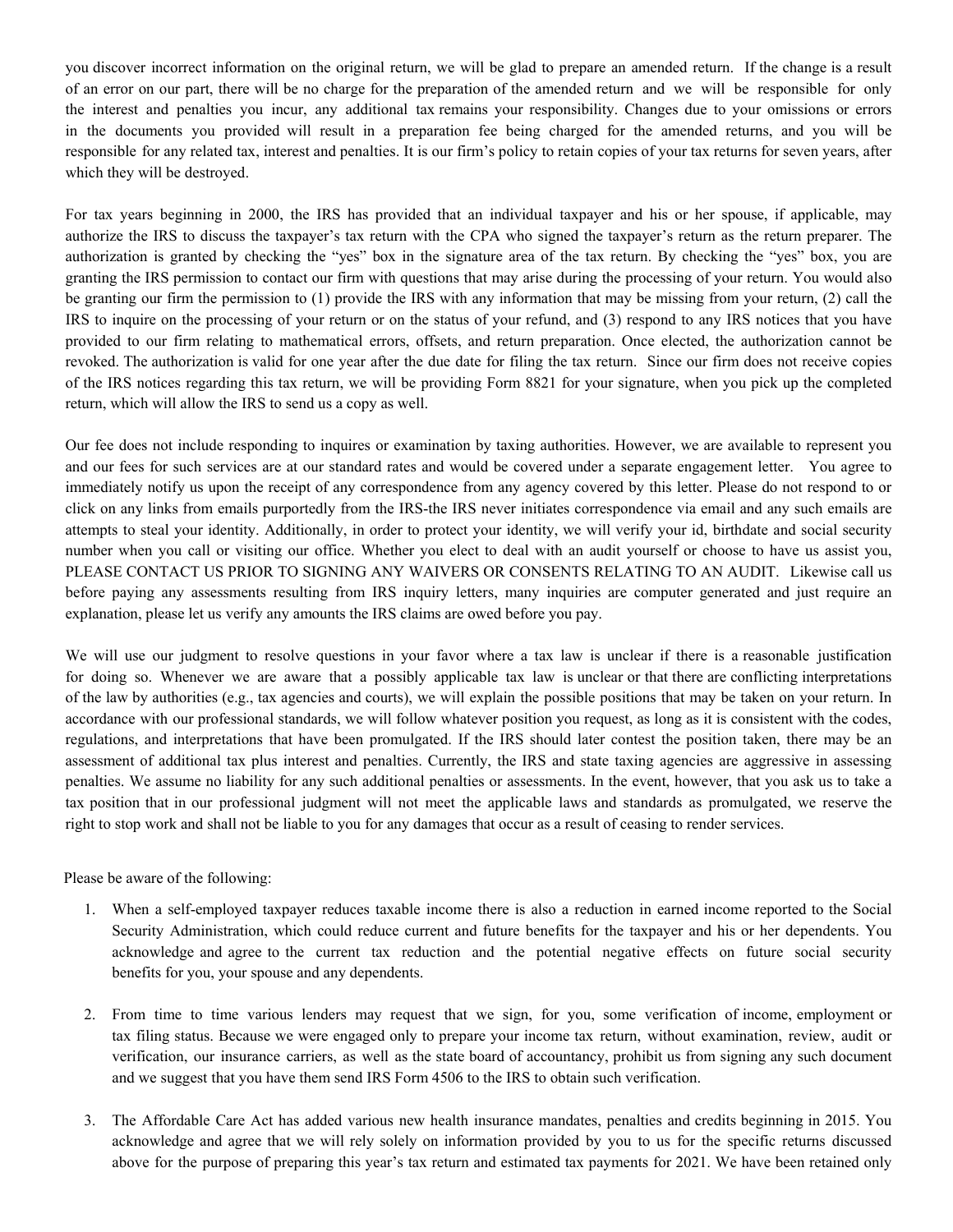to prepare your tax returns for the above authorities and periods and have provided no advice regarding your eligibility for any credits, estimates of any payments or estimates of any penalties, all of which require a separate written engagement letter for those purposes.

4. Professional standards require us to electronically file all federal and state individual income tax returns ("e-filing"). However, you do have the right to "opt out" of the e-filing program. Please notify our firm immediately should you desire not to have your return e-filed so that we may provide you with the form(s) necessary for opting out of the e-file program. Please note that unless you notify us of your desire to not e-file your return, we will prepare your return to be e-filed.

Although e-filing requires both you and our firm to complete additional steps, the same filing deadlines will apply. You must therefore ensure that you complete the additional requirements well before the due dates in order for our firm to be able to timely transmit your return. We will provide you with a copy of the income tax returns for your review prior to electronic transmission. After you have reviewed the returns, you must provide us with a signed authorization indicating that you have reviewed the return and that, to the best of your knowledge, you feel it is correct. We cannot transmit the returns to the taxing authorities until we have the signed authorization. **Therefore, if you have not provided our firm with your signed authorization by April 11, 2022, we will place your return on extension, even though it might already have been completed.** 

In that event, you will be responsible for ensuring that any payment due with the extension is timely sent to the appropriate taxing authorities. You will also be responsible for any additional costs our firm incurs arising from the extension preparation.

Finally, please note that although our firm will use our best efforts to ensure that your returns are successfully transmitted to the appropriate taxing authorities, we will not be financially responsible for electronic transmission or other errors arising after your return has been successfully submitted from our office.

From time to time during our relationship, you may seek our advice with regard to potential investments. We are not investment advisors. Accordingly, we suggest that you seek the advice of qualified investment advisors appropriate to each investment being considered. Unless otherwise specifically agreed to in a separate engagement letter signed by both parties, we will not advise you regarding the economic viability or consequences of an investment or whether you should or should not make a particular investment.

- 5. Please note that any person or entity subject to the jurisdiction of the United States (includes individuals, corporations, partnerships, trusts, and estates) having a financial interest in, or signature or other authority over, bank accounts, securities, or other financial accounts having an aggregate value exceeding \$10,000 in a foreign country, shall report such a relationship. Although there are some limited exceptions, filing requirements also apply to taxpayers that have direct or indirect control over a foreign or domestic entity with foreign financial accounts, even if the taxpayer does not have foreign account(s). Failure to disclose the required information to the U.S. Department of the Treasury may result in substantial civil and/or criminal penalties. Such disclosure includes filing Form 8938 with this Form 1040. If you do not provide our firm with information regarding any interest you may have in a foreign account, we will not be able to prepare any of the required Income Tax related forms, and penalties may be due, for which we have no responsibility. In the absence of such information being provided we will presume you do not have any foreign assets or financial interests and will not file any applicable disclosure forms without separate written authorization.
- 6. If you and/or your entity have a financial interest in any foreign accounts, you may also be responsible for filing Form FinCen 114 required by the U.S. Department of the Treasury on or before April 15th of each tax year. US citizens are required to report worldwide income on their US tax return.
- 7. The Internal Revenue Service, under IRC §6038 and §6046, requires information reporting if you are an officer, director or shareholder with respect to certain foreign corporations (Form 5471); foreign-owned U.S. corporation or foreign corporation engaged in a U.S. trade or business (Form 5472); U.S. transferor of property to a foreign corporation (Form 926) ); and, for taxable years beginning after March 18, 2020, if you hold foreign financial assets with an aggregate value exceeding \$50,000. By your signature below, you accept responsibility for informing us if you believe that you fall into one of the above categories and you agree to provide us with the information necessary to prepare the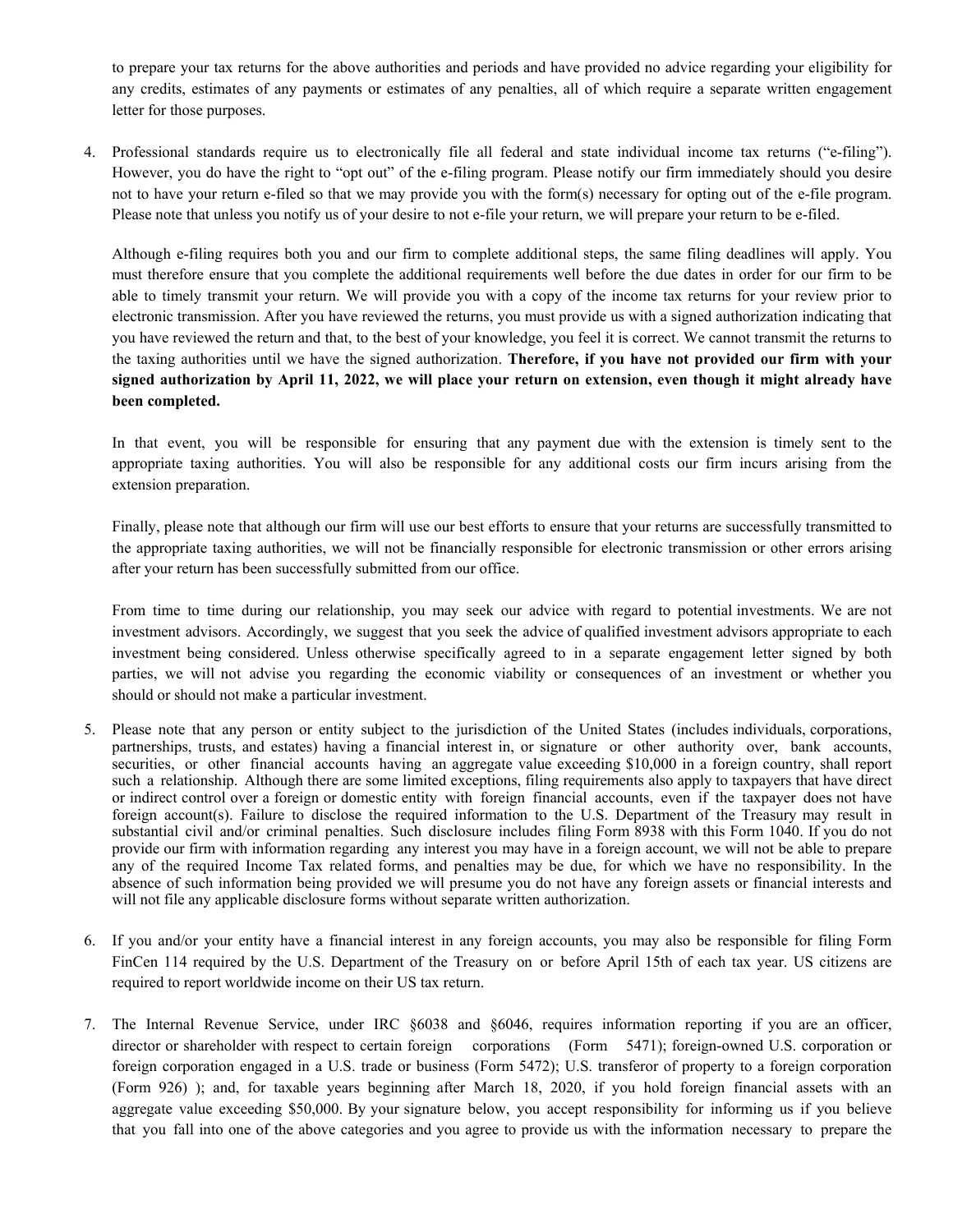appropriate forms. We assume no liability for penalties associated with the failure to file or untimely filing of any of these forms.

8. Federal law has extended the attorney-client privilege to some, but not all, communications between a client and the client's CPA. The privilege applies only to non-criminal tax matters that are before the IRS or brought by or against the U.S. Government in a federal court. The communications must be made in connection with tax advice. Communications solely concerning the preparation of a tax return will not be privileged.

In addition, your confidentiality privilege can be inadvertently waived if you discuss the contents of any privileged communication with a third party, such as a lending institution, a friend, or a business associate. We recommend that you contact us before releasing any privileged information to a third party.

If we are asked to disclose any privileged communication, unless we are required to disclose the communication by law, we will not provide such disclosure until you have had an opportunity to argue that the communication is privileged. You agree to pay any and all reasonable expenses that we incur, including legal fees, that are a result of attempts to protect any communication as privileged.

9. New privacy laws were established by the IRS effective January 1, 2019 and we are now prohibited from providing confidential information or copies to anyone other than you without your specific, written authorization. To comply with these new regulations, we provide all copies of all returns to you in a secure web portal. Your use of this portal is limited to lawful income tax related documents in compliance with our written portal usage policy and will be maintained and accessible solely in accordance with our policy for no more than 30 days after any notification of termination of services by either party, after which point it will be electronically deleted. Our portal policy is available on request. If we are asked to disclose any privileged communication, unless we are required to disclose the communication by law, we will not provide such disclosure until you have had an opportunity to argue that the communication is privileged. You agree to pay any and all reasonable expenses that we incur, including legal fees, that are a result of attempts to protect any communication as privileged. In addition, your confidentiality privilege can be inadvertently waived if you discuss the contents of any privileged communication with a third party, such as a lending institution, a friend, or a business associate. We recommend that you contact us before releasing information to a third party.

In the interest of facilitating our services to you, we utilize a secure web portal. Your use of this portal must comply with our standards of use, and as owners of the portal we retain the right to limit and deny use of the portal for inappropriate purposes. Your access to files maintained on the portal will be terminated no later than 90 days after the date you are notified that the tax return is available. All confidential information sent to you as well as the portal will be password protected. While we will use our best efforts to keep such communications secure in accordance with our obligations under applicable laws and professional standards, you recognize and accept that we have no control over the unauthorized interception of these communications once they have been sent and consent to our use of these devices during this engagement.

- 10. New forms of currency and commerce have become commonplace. You hereby acknowledge that if you make use of alternative types of crypto-currency or payment, such as Bitcoin or Paypal, or conduct business in the consumer to consumer rental market, such as Uber. Lyft, Airbnb, FSBO, Turo, etc., you have provided us with details of all transactions.
- 11. It is our policy to keep records related to this engagement for seven years after which they are destroyed. However, we do not keep any original client records. We will return those to you at the completion of the services rendered under this engagement. When records are returned to you, it is your responsibility to retain and protect your records for seven years for possible future use, including potential examination by any government or regulatory agencies.

Fees for our services will be at our standard rates plus any out-of-pocket expenses. Payment for service is due when rendered and interim billings may be submitted as work progresses and expenses are incurred. We reserve the right to stop work on any account that is 90 days past due, in accordance with our firm's stated collection policy. You further acknowledge and agree that in the event we stop work or withdraw from this engagement as a result of your failure to pay on a timely basis for services rendered as required by this engagement letter, we shall not be liable to you for any damages that occur as a result of our ceasing to render services. Our fees do not include responding to inquires or examination by taxing authorities or third parties, for which you will be separately billed for time and expenses involved.